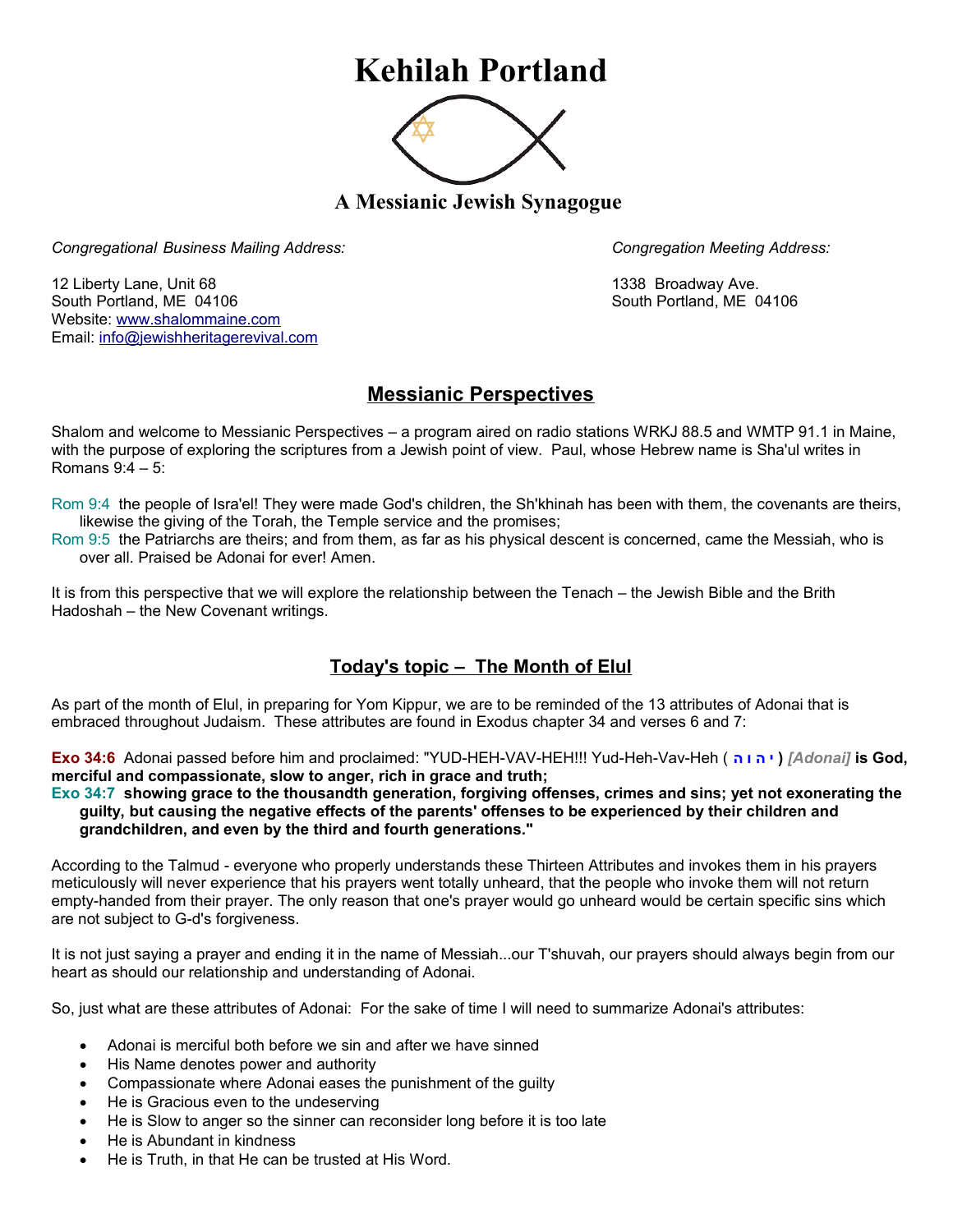- He Perserves Kindness to the thousandth generation.
- Adonai forgives those who sin intentionally, unintentionally, carelessly or apatheticly, so long as there is T'shuvah, repentance

The peshat (plain meaning) of the text are attributes of a king's practices in his dealings with his people. All of these attributes come under the heading chesed v'emet (kindness and truth)

When we look at the plain meaning, I would hope that everyone here sees what should be obvious to all believers...

The very attributes possessed by Adonai and done by a king are the same attributes of King Messiah Yeshua for they are one.

This month, Messianic Perspectives is offering four articles on significance of the Fall Feasts for all believers whether Jewish or not. We are including an article that conveys evidence in scripture as to when Yeshua was born. Our offer is to anyone sending a tax deductible gift in any amount in support of this ministry and Portland's only Messianic Jewish Synagogue, Kehillah Portland. If God places this ministry upon your heart, please send your offering to Jewish Heritage Revival – 12 Liberty Lane, Unit 68, South Portland, ME 04106. Please be sure to include your name and address so that we may send you a copy of the message and your tax deductible receipt.

Feel free to send your questions and comments to [info@jewishheritagerevival.com](mailto:info@jewishheritagerevival.com) 

Past segments of Messianic Perspectives are archived on our web site shalommaine.com

So, until next time when we will continue our journey into Messianic Perspectives, todah and shalom (thank you and peace)

13 Attributes of Adonai – Expanded:

- 1. *Hashem*. This Name denotes mercy. G-d is merciful **before** a person sins, even though He knows the evil lies dormant in the person.
- 2. *Hashem*. G-d is merciful **after** the sinner has gone astray.
- 3. *E-L.* This Name denotes power and authority. G-d's mercy sometimes surpasses even the degree indicated by the name Hashem.
- 4. *Rachum.* Compassionate; G-d eases the punishment of the guilty, and He does not put people into extreme temptation.
- 5. *ve-Chanun.* And Gracious; even to the undeserving.
- 6. *Erech Apayim.* Slow to Anger; so that the sinner can reconsider long before it is too late. (Rav Moshe Cordovero in *"Tomer Devorah,"* describes G-d as a *"Melech Ne'Elav,"* an "Insulted King," Whose subjects disobey Him, yet He maintains their existence.)
- 7. *Ve-Rav Chessed…* And Abundant in Kindness…; towards those who lack personal merits. Also, if the scales of good and evil are evenly balanced, He tips them towards the good.
- 8. …*Ve-Emet.* And Truth; G-d never reneges on His word.
- 9. *Notzer Chessed La-Alafim.* Preserver of Kindness for thousands of generations; The deeds of the righteous benefit their offspring far into the future.
- 10.*Nose Avon…* Forgiver of iniquity…; G-d forgives the intentional sinner, if he or she repents.
- 11.…*Va-Phesha… …*and willful sin…; Even those who purposely anger G-d are allowed to repent.